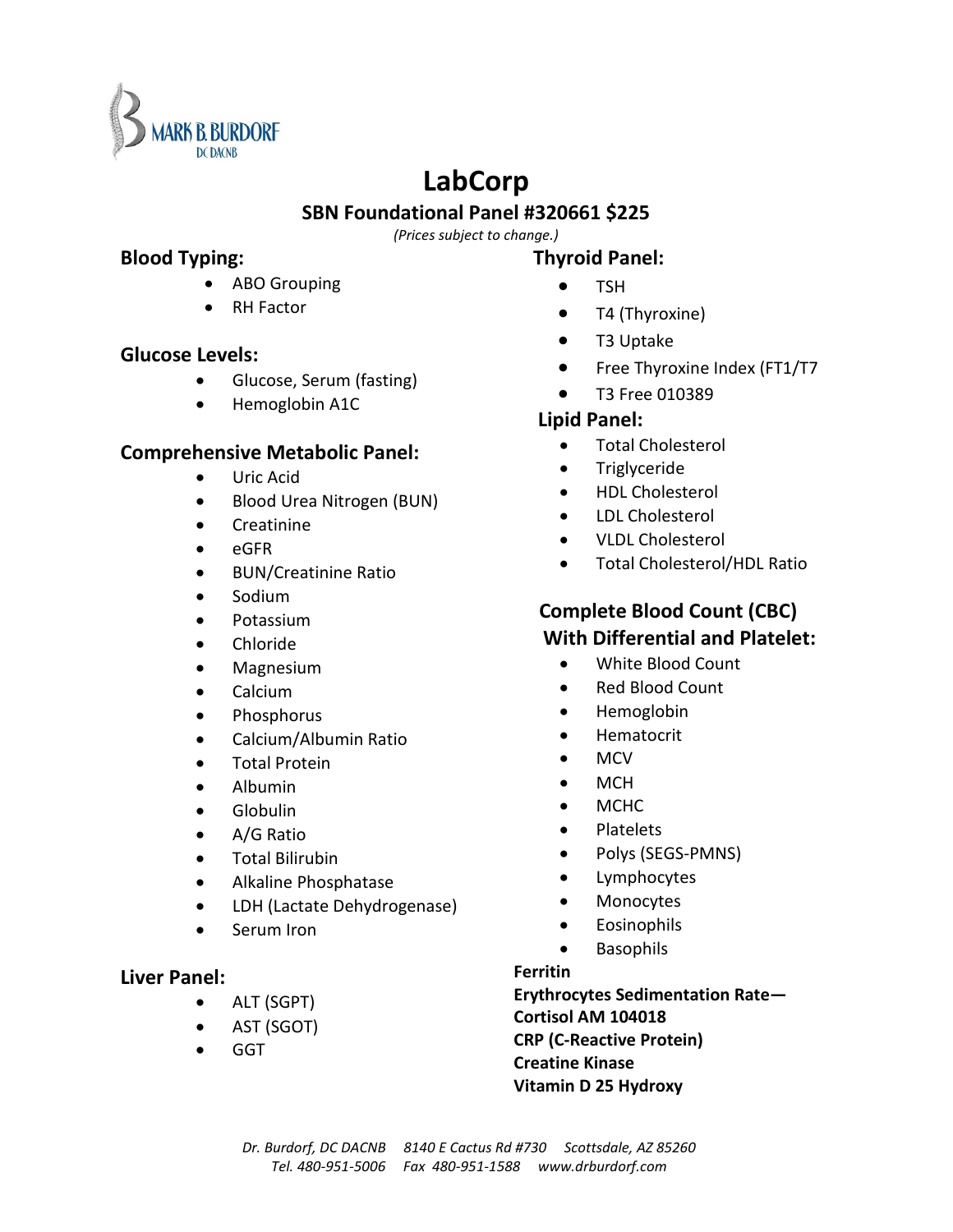

# **LabCorp**

# **Custom Profile Descriptions**

*(Prices subject to change.)*

### \$210

## **Female Cancer Profile #388137**

- CEA
- CA125
- CA15-3
- CA19-9
- CA27.29
- DHEAs
- hCGB
- LASA

### \$210

### **Female Hormone Profile #339348**

- Estrogen, total
- Estradiol
- Testosterone, Total
- FSH
- LH
- Prolactin
- Progesterone
- DHEA
- SHBG
- FAI

# \$175

### **Male Cancer Profile #387809**

- CEA
- CA125
- CA19-9
- DHEAs
- hCGB
- LASA
- PSA

#### \$210

### **Male Hormone Profile #339349**

- Estrogen, total
- Testosterone, Total
- FSH
- LH
- Prolactin
- Progesterone
- DHEA
- SHBG
- FAI
- PSA 010322